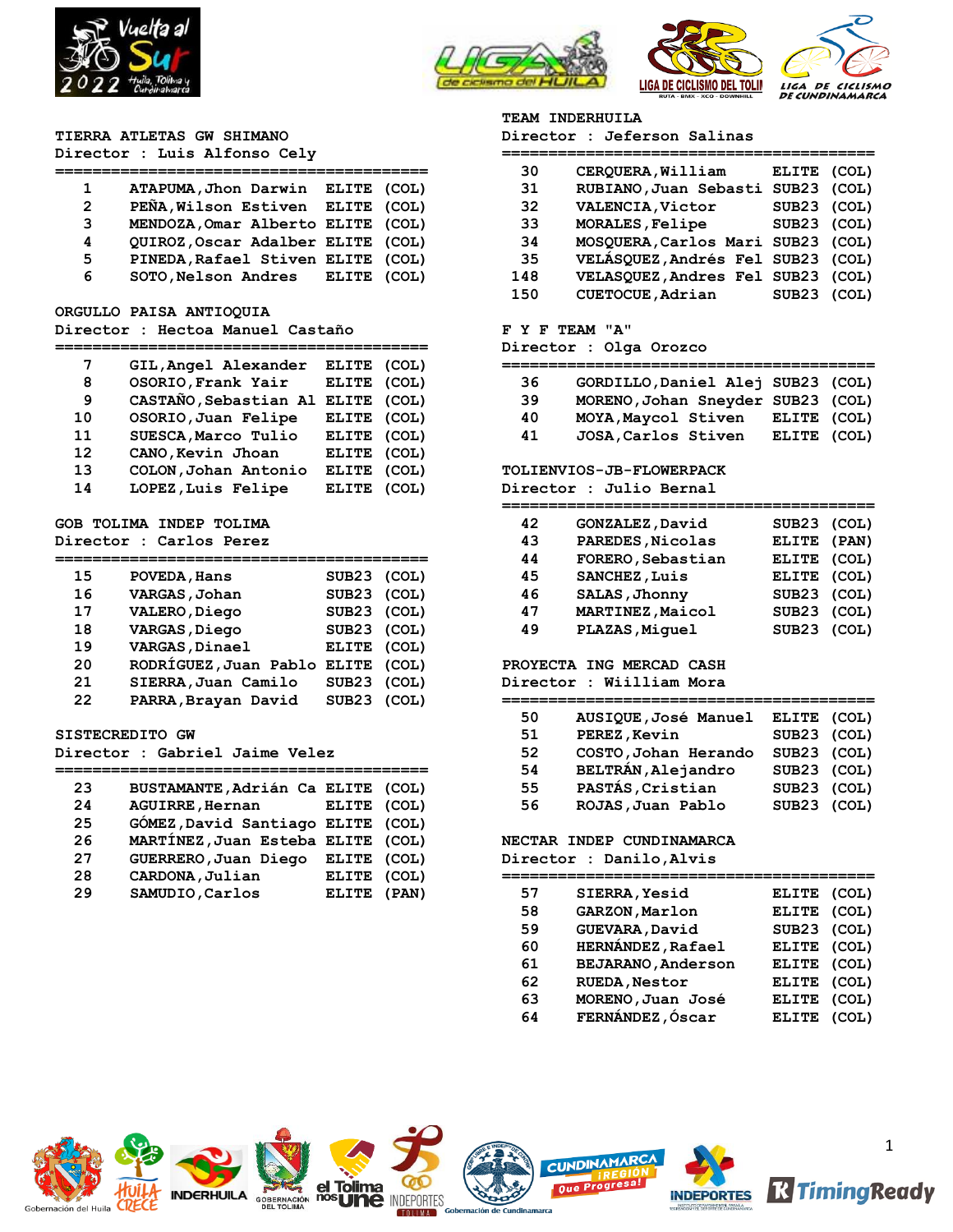



#### **SOACHA AVANZA**

**Director : Wilson Marentes**

| 65 | MAYORGA, Carlos   | SUB23 (COL) |  |
|----|-------------------|-------------|--|
| 66 | SABOGAL, Marlon   | SUB23 (COL) |  |
| 67 | RUIZ, Marlon      | SUB23 (COL) |  |
| 69 | GONZÁLEZ, Juan    | SUB23 (COL) |  |
| 70 | VARGAS, Edwin     | SUB23 (COL) |  |
| 72 | AYALA, Juan David | SUB23 (COL) |  |

# **EDIC MAR MMS CORPORATION**

# **Director : Marcos Jhonny Rincon**

| 73 | GONZÁLEZ, Jonathan Al ELITE (COL) |             |  |
|----|-----------------------------------|-------------|--|
| 74 | FERNÁNDEZ, Brayan Lea ELITE (COL) |             |  |
| 75 | MOLINA, John Edisón ELITE (COL)   |             |  |
| 76 | MENESES, David Guille ELITE (COL) |             |  |
| 77 | CRUZ, Rubén Darío                 | ELITE (COL) |  |
| 78 | DUARTE, William                   | ELITE (COL) |  |

#### **T ATLETAS GWSHIMANO S23**

### **Director : Ricardo Mesa**

| 79 | RICO, Cristian David SUB23 (COL)  |  |
|----|-----------------------------------|--|
| 80 | AVILA, Freddy Alejand SUB23 (COL) |  |
| 81 | VARGAS, Brayan Stiven SUB23 (COL) |  |
| 82 | OLAVE, Jhon Alexander SUB23 (COL) |  |
| 83 | RAMIREZ, Johan Alejan SUB23 (COL) |  |
| 84 | PORRAS, Johan Fernand SUB23 (COL) |  |

#### **ECDB-JGL ELECTRIC-PHIGMA**

**Director : Daniel Raul Lopez**

| 85  | ARCINIEGAS, Fabián                | <b>ELITE</b> | (COL) |
|-----|-----------------------------------|--------------|-------|
| 86  | TORRES, Camilo Antoni ELITE (COL) |              |       |
| 87  | RESTREPO, Cristian Ca ELITE (COL) |              |       |
| 88  | CASALLAS, Daniel Rica SUB23 (USA) |              |       |
| 89  | CANO, Juan Nicolás                | SUB23 (COL)  |       |
| 90  | GÓMEZ, Daniel Felipe              | SUB23 (COL)  |       |
| 91  | <b>BONILLA, Yoseb Caleb</b>       | SUB23 (COL)  |       |
| 149 | BAEZ, Brayan Alberto              | ELITE (COD)  |       |

### **TEAM EVOLUTION CYCLING Director : Jorge Collado**

### **========================================**

| 92 | GONZÁLEZ, Juan Pablo ELITE (COL)  |              |       |
|----|-----------------------------------|--------------|-------|
| 93 | CARVAJAL, Hugo Leandr ELITE (COL) |              |       |
| 94 | ROMERO, Billy Anderso ELITE (COL) |              |       |
| 95 | GARZÓN, Yonnier ELITE (COL)       |              |       |
| 96 | CORTÉS, Jorge Alberto ELITE (COL) |              |       |
| 97 | PASTRANA, Julián Edua ELITE (COL) |              |       |
| 98 | VELEZ, Santiago                   | <b>ELITE</b> | (COL) |
| 99 | FARFÁN, Duvan Ferley              | <b>ELITE</b> | (COL) |
|    |                                   |              |       |

# **FUNDACION TEAM RECAPI**

|  | Director : Manuel Galindez |
|--|----------------------------|
|--|----------------------------|

| 111 | ARIZA, Heimarhanz      | ELITE (COL) |  |
|-----|------------------------|-------------|--|
| 112 | <b>HERRERA, Stiven</b> | ELITE (COL) |  |
| 113 | <b>RIVERA, Hector</b>  | ELITE (COL) |  |
| 114 | PINILLA, Juan Pablo    | SUB23 (COL) |  |
| 115 | LESMES, Sebastian      | SUB23 (COL) |  |
|     |                        |             |  |

### **F Y F TEAM "B"**

#### **Director :**

| 116 | GONZÁLEZ, David                   | SUB23 (COL) |  |
|-----|-----------------------------------|-------------|--|
| 117 | ROBLES, Camilo Andres SUB23 (COL) |             |  |
| 118 | AREVALO, Jhon Deyby SUB23 (COL)   |             |  |
| 119 | VENEGAS, Manuel Felip SUB23 (COL) |             |  |
| 120 | SARMIENTO, Andrés                 | SUB23 (COL) |  |

### **ALC V. LEYVA TOGUI OICATA**

**Director : Amiro Matta**

| 121 | <b>BAUTISTA, Yeison</b> | SUB23 (COL) |  |
|-----|-------------------------|-------------|--|
| 122 | ORJUELA, Jhon           | SUB23 (COL) |  |
| 123 | ROBLES, Daniel          | SUB23 (COL) |  |
| 124 | RODRÍGUEZ, Diego        | ELITE (COL) |  |
| 153 | SAIZ, Esnevder          | SUB23 (COL) |  |
| 154 | FAJARDO, Juan Manuel    | SUB23 (COL) |  |

### **TEAM BANCO GUAYAQUIL**

**Director : Cristian Rueda**

| 125 | HERNANDEZ, Tito          | ELITE (COL) |  |
|-----|--------------------------|-------------|--|
| 126 | CHALAPUD, Robinson       | ELITE (COL) |  |
| 127 | <b>GUTIERREZ, Carlos</b> | ELITE (COL) |  |
| 128 | <b>HUERA, Richard</b>    | ELITE (ECU) |  |

### **TOLIMA ES PASION**

**Director : Laura Arango**

| 129 | ARANGO, Kevin                    | SUB23 (COL) |  |
|-----|----------------------------------|-------------|--|
| 130 | OUINTERO, Edison                 | SUB23 (COL) |  |
| 131 | SANDOVAL, Juan David SUB23 (COL) |             |  |